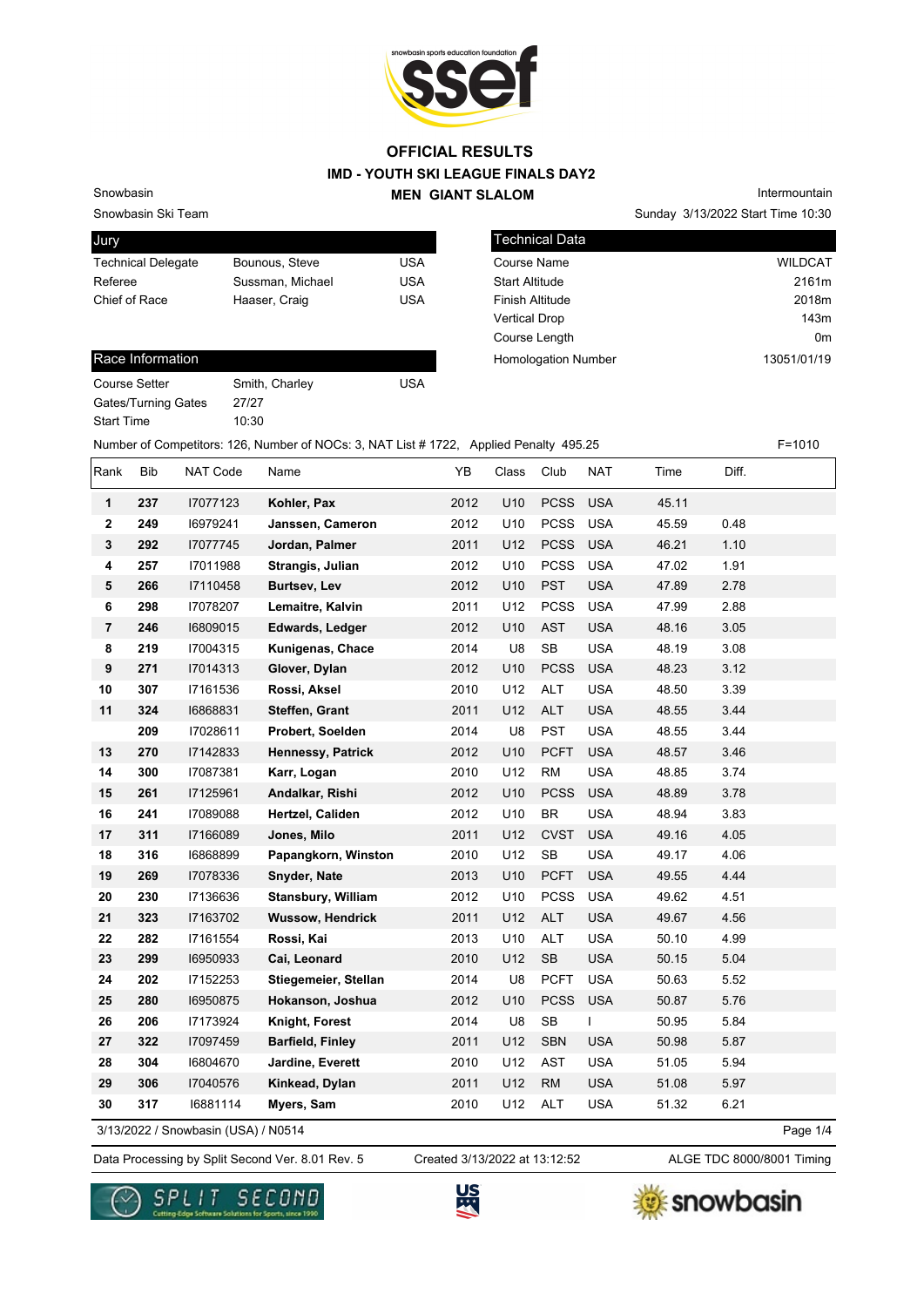Intermountain

Sunday 3/13/2022 Start Time 10:30

| Rank     | Bib        | NAT Code             | Name                                 | YB           | Class      | Club                              | NAT                      | Time           | Diff.          |
|----------|------------|----------------------|--------------------------------------|--------------|------------|-----------------------------------|--------------------------|----------------|----------------|
| 31       | 223        | 17009118             | Compain, Mateo                       | 2014         | U8         | SOL                               | <b>USA</b>               | 51.37          | 6.26           |
| 32       | 315        | 17136295             | Kehr, Jasper                         | 2011         | U12        | <b>PCSS</b>                       | <b>USA</b>               | 51.48          | 6.37           |
| 33       | 278        | 17135049             | Carlson, Noah                        | 2013         | U10        | <b>SBN</b>                        | <b>USA</b>               | 51.53          | 6.42           |
| 34       | 318        | 17060035             | Daniels, Wyatt                       | 2010         | U12        | <b>RM</b>                         | <b>USA</b>               | 51.71          | 6.60           |
| 35       | 232        | 16980340             | Solander, Erik                       | 2012         | U10        | <b>PCSS</b>                       | <b>USA</b>               | 51.76          | 6.65           |
| 36       | 320        | 17162576             | Becker, Everett                      | 2011         | U12        | ALT                               | <b>USA</b>               | 51.77          | 6.66           |
| 37       | 273        | 17127417             | Andrasko, Stephen                    | 2012         | U10        | <b>SBN</b>                        | <b>USA</b>               | 51.83          | 6.72           |
| 38       | 239        | 17163764             | McKenzie, Andrew                     | 2013         | U10        | <b>PCFT</b>                       | <b>USA</b>               | 51.84          | 6.73           |
| 39       | 267        | 17077106             | <b>Antablin, Banks</b>               | 2013         | U10        | <b>PCFT</b>                       | <b>USA</b>               | 51.85          | 6.74           |
| 40       | 256        | 16952683             | Spencer, Cameron                     | 2012         | U10        | <b>BR</b>                         | <b>USA</b>               | 51.86          | 6.75           |
| 41       | 276        | 17053314             | Thorn, Ethan                         | 2012         | U10        | $\mathsf{SB}\xspace$              | <b>USA</b>               | 51.97          | 6.86           |
| 42       | 284        | 17077919             | Haddad, Maximo                       | 2013         | U10        | <b>PCFT</b>                       | <b>USA</b>               | 52.18          | 7.07           |
|          | 258        | 17093689             | <b>Volckmann, Emmett</b>             | 2013         | U10        | <b>ALT</b>                        | <b>USA</b>               | 52.18          | 7.07           |
| 44       | 248        | 17003934             | Kaufman Angell, Nico                 | 2012         | U10        | <b>PCSS</b>                       | <b>USA</b>               | 52.55          | 7.44           |
| 45       | 252        | 17136888             | Paunovich, Benjamin                  | 2012         | U10        | <b>PST</b>                        | <b>USA</b>               | 52.56          | 7.45           |
| 46       | 297        | 17151069             | Adler, Zachary                       | 2010         | U12        | <b>CVST</b>                       | <b>USA</b>               | 52.65          | 7.54           |
| 47       | 236        | 17026057             | Ermidis, Niko                        | 2013         | U10        | SB                                | <b>USA</b>               | 52.79          | 7.68           |
| 48       | 301        | 16925593             | Stoner, James                        | 2011         | U12        | <b>PCSS</b>                       | <b>USA</b>               | 52.81          | 7.70           |
| 49       | 314        | 16865262             | <b>White, Yarrow</b>                 | 2011         | U12        | SB                                | <b>USA</b>               | 53.02          | 7.91           |
| 50       | 293        | 16902442             | Rockenfield, Mason                   | 2011         | U12        | <b>SBN</b>                        | I                        | 53.42          | 8.31           |
| 51       | 309        | 17134531             | Sachs, Parker                        | 2011         | U12        | <b>PCSS</b>                       | <b>USA</b>               | 53.57          | 8.46           |
| 52       | 254        | 17084743             | Taylor, Hugo                         | 2012         | U10        | <b>SBN</b>                        | <b>USA</b>               | 53.62          | 8.51           |
| 53       | 222        | 17169135             | Kavanaugh, Gavin                     | 2014         | U8         | SB                                | <b>USA</b>               | 53.82          | 8.71           |
| 54       | 303        | 16956665             | <b>Hotaling, Soren</b>               | 2011         | U12        | <b>ALT</b>                        | <b>USA</b>               | 53.87          | 8.76           |
| 55       | 260        | 16978991             | Hoagland, Steele                     | 2013         | U10        | <b>AST</b>                        | <b>USA</b>               | 53.91          | 8.80           |
| 56       | 203        | 17150622             | Beck, Samuel                         | 2014         | U8         | <b>PCFT</b>                       | <b>USA</b>               | 54.19          | 9.08           |
| 57       | 275        | 17129857             | Milne, Theodore                      | 2012         | U10        | <b>PCFT</b>                       | <b>USA</b>               | 54.26          | 9.15           |
| 58       | 325        | 17085296             | Hau, Alois                           | 2010         | U12        | <b>SBN</b>                        | <b>USA</b>               | 54.32          | 9.21           |
| 59       | 294        | 17086749             | Phillips, Jackson                    | 2011         | U12        | <b>AST</b>                        | <b>USA</b>               | 54.33          | 9.22           |
| 60       | 319        | 17130995             | Donigan, Owen                        | 2010         | U12        | <b>RM</b>                         | <b>USA</b>               | 54.46          | 9.35           |
| 61       | 305        | 17037143             | Pani, Rohan                          | 2010         | U12        | <b>RM</b>                         | <b>USA</b>               | 54.51          | 9.40           |
| 62       | 263        | 16942167             | Morrissey, Declan<br>West, Pfeiffer  | 2012         | U10        | SB                                | <b>USA</b>               | 54.80          | 9.69           |
| 63       | 279        | 17077891             |                                      | 2013         | U10        | <b>PCFT</b>                       | <b>USA</b>               | 54.88          | 9.77           |
| 64       | 262        | 17141716             | Parker, Jackson<br>Sekaran, Bodhi    | 2013         | U10        | <b>PCFT</b>                       | <b>USA</b>               | 54.98          | 9.87           |
| 65<br>66 | 224<br>242 | 17080229             | Hartwig, Willis                      | 2014<br>2013 | U8         | $\mathsf{SB}\xspace$              | <b>USA</b><br><b>USA</b> | 55.21<br>55.22 | 10.10<br>10.11 |
| 67       | 302        | 17163019<br>16855065 | <b>Callantine, Miles</b>             | 2010         | U10<br>U12 | ALT<br><b>SBN</b>                 | <b>USA</b>               | 55.62          | 10.51          |
| 68       | 247        | 17054263             | Powers, Gus                          | 2012         | U10        | ALT                               | USA                      | 55.68          | 10.57          |
|          |            |                      |                                      |              |            | <b>PCFT</b>                       | <b>USA</b>               | 55.85          | 10.74          |
| 69<br>70 | 228<br>259 | 17161386<br>17077087 | Leombruno, Quinton<br>Parker, Chance | 2014<br>2013 | U8<br>U10  | <b>PCFT</b>                       | USA                      | 55.96          | 10.85          |
| 71       | 268        | 16952676             | Spencer, Colin                       | 2012         | U10        | $\ensuremath{\mathsf{BR}}\xspace$ | <b>USA</b>               | 56.07          | 10.96          |
| 72       | 201        | 17148276             | Shea, Finnegan                       | 2014         | U8         | <b>PCFT</b>                       | <b>USA</b>               | 56.32          | 11.21          |
| 73       | 313        | 17045798             | Gillett, Brayden                     | 2010         | U12        | AST                               | <b>USA</b>               | 56.46          | 11.35          |
|          | 205        | 17130365             | Shojai, Sol                          | 2014         | U8         | <b>PCFT</b>                       | USA                      | 56.46          | 11.35          |
| 75       | 264        |                      |                                      |              | U10        | <b>PCFT</b>                       | <b>USA</b>               |                |                |
|          |            | 17088534             | Karr, Bronson                        | 2013         |            |                                   |                          | 56.63          | 11.52          |

3/13/2022 / Snowbasin (USA) / N0514

Snowbasin Ski Team

Snowbasin

Page 2/4

Data Processing by Split Second Ver. 8.01 Rev. 5 Created 3/13/2022 at 13:12:52 ALGE TDC 8000/8001 Timing

Created 3/13/2022 at 13:12:52





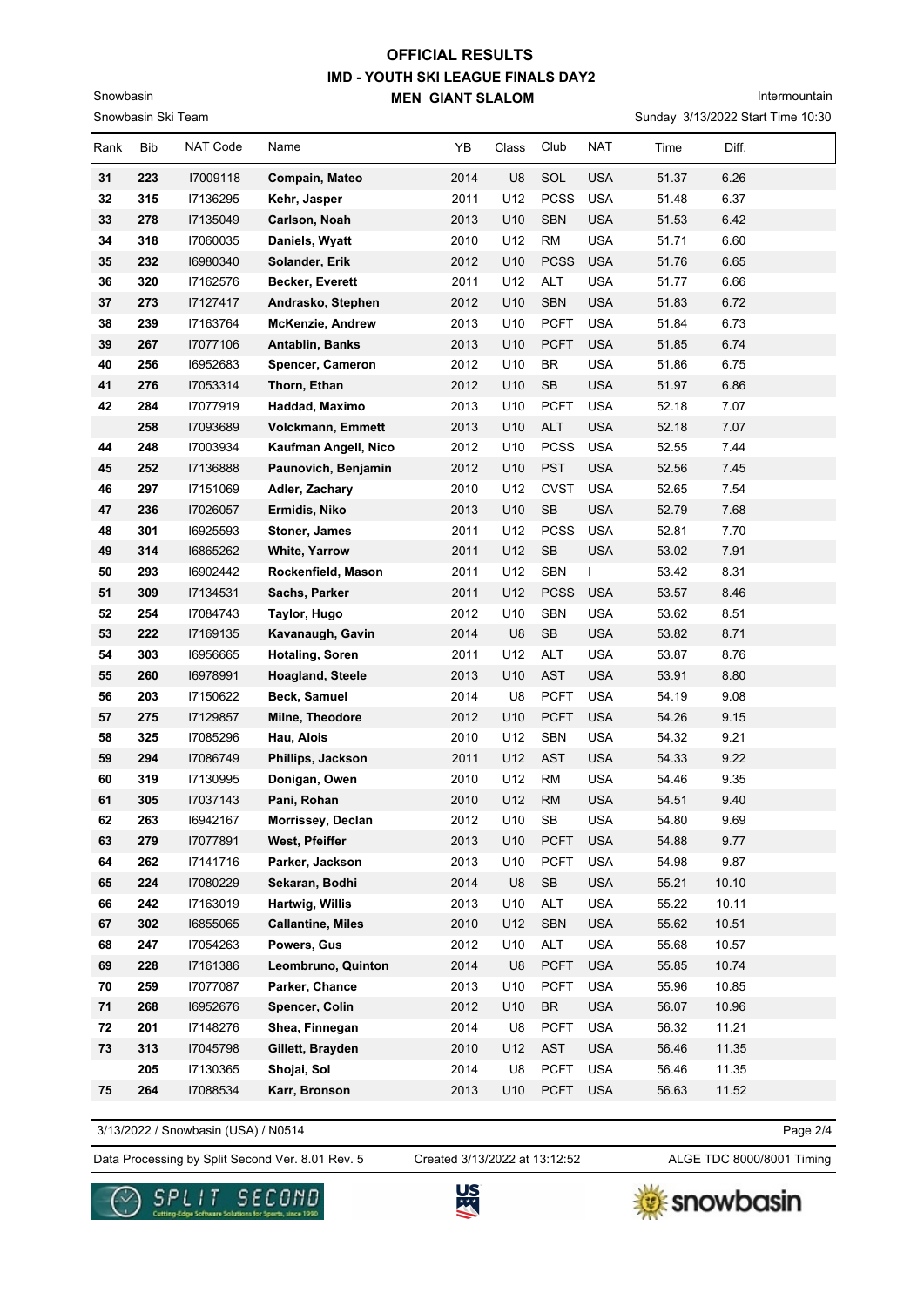Intermountain

Sunday 3/13/2022 Start Time 10:30

| Rank | Bib | NAT Code | Name                       | YB   | Class | Club                              | <b>NAT</b> | Time    | Diff. |  |
|------|-----|----------|----------------------------|------|-------|-----------------------------------|------------|---------|-------|--|
| 76   | 208 | 17173407 | Apple, Callum              | 2014 | U8    | SB                                | I          | 56.86   | 11.75 |  |
| 77   | 221 | 17173326 | <b>Baudendistel, Klaus</b> | 2014 | U8    | <b>SB</b>                         | L          | 56.96   | 11.85 |  |
| 78   | 210 | 17023506 | <b>Phillips, Maximus</b>   | 2014 | U8    | SB                                | <b>USA</b> | 56.99   | 11.88 |  |
| 79   | 290 | 17027939 | <b>Baker, Collyer</b>      | 2013 | U10   | <b>SBN</b>                        | <b>USA</b> | 57.04   | 11.93 |  |
| 80   | 213 | 17025405 | Saenz, Leo                 | 2014 | U8    | <b>PCFT</b>                       | <b>USA</b> | 57.61   | 12.50 |  |
| 81   | 235 | 17093204 | Alshareef, Noah            | 2012 | U10   | <b>PCFT</b>                       | <b>USA</b> | 57.70   | 12.59 |  |
| 82   | 220 | 17161316 | Divers, Liam               | 2014 | U8    | <b>PCFT</b>                       | <b>USA</b> | 57.99   | 12.88 |  |
| 83   | 288 | 17137441 | Humora, Macon              | 2013 | U10   | <b>PCFT</b>                       | <b>USA</b> | 58.58   | 13.47 |  |
| 84   | 295 | 17096758 | Sawyer, Sage               | 2011 | U12   | SBN                               | L          | 58.63   | 13.52 |  |
| 85   | 212 | 17173499 | Whiteside, Crew            | 2014 | U8    | SB                                | L          | 58.92   | 13.81 |  |
| 86   | 255 | 17151032 | Snowberg, Solomon          | 2013 | U10   | <b>PCFT</b>                       | <b>USA</b> | 58.96   | 13.85 |  |
| 87   | 229 | 17157689 | Thomas, Luke               | 2014 | U8    | <b>PCFT</b>                       | <b>USA</b> | 59.12   | 14.01 |  |
| 88   | 218 | X7148051 | Kaukab, Jameel             | 2014 | U8    | SBN                               | X          | 59.41   | 14.30 |  |
| 89   | 296 | 17090592 | Chen, Aaron                | 2011 | U12   | <b>RM</b>                         | <b>USA</b> | 59.47   | 14.36 |  |
| 90   | 231 | 17141972 | Hull, Lincoln              | 2013 | U10   | <b>PCFT</b>                       | <b>USA</b> | 59.71   | 14.60 |  |
| 91   | 211 | 17011991 | Strangis, Ethan            | 2014 | U8    | <b>PCFT</b>                       | <b>USA</b> | 59.80   | 14.69 |  |
| 92   | 326 | 16955077 | Ochtabec, Ryan             | 2011 | U12   | ALT                               | <b>USA</b> | 59.90   | 14.79 |  |
| 93   | 272 | 17161919 | Hotaling, Finn             | 2013 | U10   | ALT                               | <b>USA</b> | 1:00.08 | 14.97 |  |
| 94   | 234 | 17096762 | Sawyer, Robin              | 2013 | U10   | SBN                               | L          | 1:00.18 | 15.07 |  |
| 95   | 283 | 17056649 | Travarelli, Sebastian      | 2013 | U10   | <b>SB</b>                         | L          | 1:00.23 | 15.12 |  |
| 96   | 217 | 17045404 | O'Connell, Malcolm         | 2014 | U8    | <b>PCFT</b>                       | <b>USA</b> | 1:00.35 | 15.24 |  |
| 97   | 226 | 16863848 | Harman, Noah               | 2014 | U8    | <b>BR</b>                         | <b>USA</b> | 1:00.36 | 15.25 |  |
| 98   | 310 | 17086888 | Heinz, Beckett             | 2010 | U12   | AST                               | <b>USA</b> | 1:00.64 | 15.53 |  |
| 99   | 277 | 17143270 | Hollevoet, Luca            | 2013 | U10   | <b>PCFT</b>                       | <b>USA</b> | 1:00.65 | 15.54 |  |
| 100  | 238 | 17021612 | Lupash, Matthew            | 2013 | U10   | SB                                | T          | 1:00.69 | 15.58 |  |
| 101  | 321 | 17148409 | DePersia, Sebastian        | 2011 | U12   | <b>PCFT</b>                       | <b>USA</b> | 1:01.21 | 16.10 |  |
| 102  | 204 | 17045143 | Bettazzi, Finn             | 2014 | U8    | BR                                | <b>USA</b> | 1:01.53 | 16.42 |  |
| 103  | 281 | 17161548 | Rhea, Austin               | 2012 | U10   | <b>ALT</b>                        | <b>USA</b> | 1:01.58 | 16.47 |  |
| 104  | 207 | 17163209 | Pool, Graham               | 2014 | U8    | <b>PCFT</b>                       | <b>USA</b> | 1:01.70 | 16.59 |  |
| 105  | 285 | 17173415 | Cai, William               | 2013 | U10   | SB                                | L          | 1:02.21 | 17.10 |  |
| 106  | 286 | 17043426 | Chi, Ethan                 | 2013 | U10   | AST                               | <b>USA</b> | 1:02.37 | 17.26 |  |
| 107  | 274 | 17147138 | <b>Wucetich, William</b>   | 2013 | U10   | <b>RM</b>                         | USA        | 1:02.66 | 17.55 |  |
| 108  | 308 | 16899849 | Phillips, Jaxon            | 2011 | U12   | AST                               | USA        | 1:02.81 | 17.70 |  |
| 109  | 253 | 17165073 | Adcock, Jordi              | 2012 | U10   | <b>PCFT</b>                       | <b>USA</b> | 1:03.42 | 18.31 |  |
| 110  | 225 | 17071706 | O'Connell, Calder          | 2015 | U8    | <b>PCFT</b>                       | <b>USA</b> | 1:03.79 | 18.68 |  |
| 111  | 245 | 17092303 | Smith, Leo                 | 2013 | U10   | SBN                               | <b>USA</b> | 1:03.97 | 18.86 |  |
| 112  | 227 | 17147529 | Barber, Wyatt              | 2014 | U8    | <b>PCFT</b>                       | <b>USA</b> | 1:04.39 | 19.28 |  |
| 113  | 240 | 17057408 | Jacobson, Red              | 2012 | U10   | <b>ALT</b>                        | <b>USA</b> | 1:04.63 | 19.52 |  |
| 114  | 287 | 17078182 | Rice, Sebastian            | 2012 | U10   | ALT                               | <b>USA</b> | 1:05.40 | 20.29 |  |
| 115  | 251 | 17161164 | Coates, Clark              | 2013 | U10   | <b>PCFT</b>                       | <b>USA</b> | 1:05.53 | 20.42 |  |
| 116  | 291 | 17110957 | Davis, Cedar               | 2013 | U10   | BR                                | USA        | 1:05.62 | 20.51 |  |
| 117  | 327 | 17150816 | <b>McLaughlin, Conor</b>   | 2010 | U12   | <b>PCFT</b>                       | <b>USA</b> | 1:05.75 | 20.64 |  |
| 118  | 250 | 17029750 | Freeland, Jonah            | 2012 | U10   | AST                               | USA        | 1:06.89 | 21.78 |  |
| 119  | 215 | 17024109 | <b>Bening, Carter</b>      | 2014 | U8    | $\ensuremath{\mathsf{BR}}\xspace$ | <b>USA</b> | 1:07.56 | 22.45 |  |
| 120  | 244 | 17024398 | <b>Bischoff, Gabriel</b>   | 2013 | U10   | BR                                | <b>USA</b> | 1:08.06 | 22.95 |  |

3/13/2022 / Snowbasin (USA) / N0514

Snowbasin Ski Team

Snowbasin

Data Processing by Split Second Ver. 8.01 Rev. 5 Created 3/13/2022 at 13:12:52 ALGE TDC 8000/8001 Timing Created 3/13/2022 at 13:12:52

Page 3/4